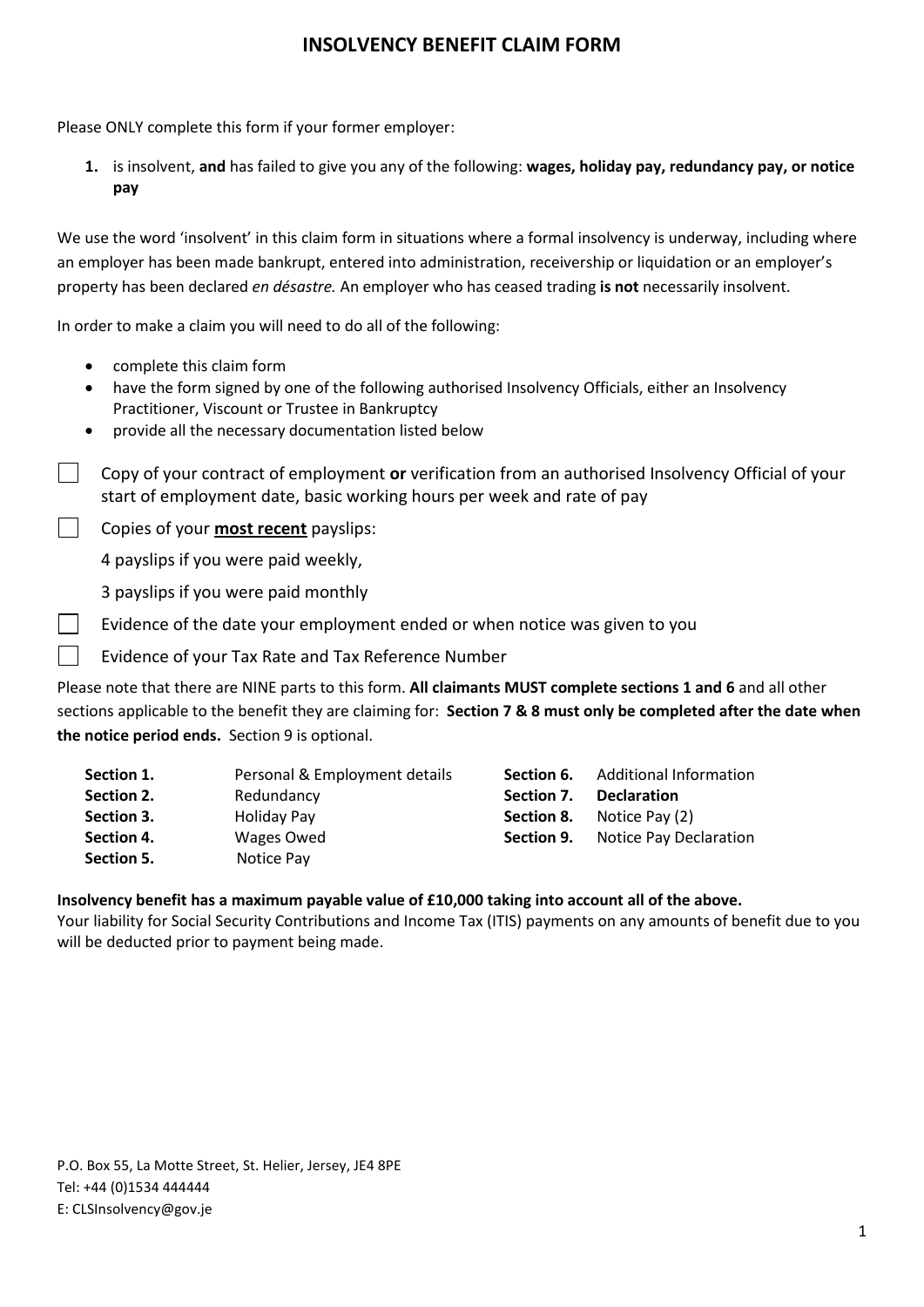### **SECTION 1: PERSONAL & EMPLOYMENT DETAILS**

| <b>Social Security Number</b>                                                                                                                                       |                           |  |                       |     |      |     |                           |      |                       |  |
|---------------------------------------------------------------------------------------------------------------------------------------------------------------------|---------------------------|--|-----------------------|-----|------|-----|---------------------------|------|-----------------------|--|
| Title:                                                                                                                                                              | Surname:                  |  |                       |     |      |     | <b>First name:</b>        |      |                       |  |
|                                                                                                                                                                     |                           |  |                       |     |      |     |                           |      |                       |  |
| Date of birth:                                                                                                                                                      | <b>Daytime</b><br>number: |  | <b>Mobile number:</b> |     |      |     |                           |      | <b>Email address:</b> |  |
|                                                                                                                                                                     |                           |  |                       |     |      |     |                           |      |                       |  |
|                                                                                                                                                                     |                           |  |                       |     |      |     |                           |      |                       |  |
| <b>Address:</b>                                                                                                                                                     |                           |  |                       |     |      |     |                           |      |                       |  |
|                                                                                                                                                                     |                           |  |                       |     |      |     |                           |      |                       |  |
| <b>Bank details for payment of Insolvency benefit:</b>                                                                                                              |                           |  |                       |     |      |     |                           |      |                       |  |
|                                                                                                                                                                     |                           |  |                       |     |      |     |                           |      |                       |  |
| Account Holder name:                                                                                                                                                |                           |  |                       |     |      |     |                           |      |                       |  |
| Bank Name & Branch:                                                                                                                                                 |                           |  |                       |     |      |     |                           |      |                       |  |
| Sort code:                                                                                                                                                          |                           |  | A/C No:               |     |      |     |                           |      |                       |  |
| Have you started legal proceedings (including with the Jersey Employment Tribunal) in Jersey, or outside Jersey,                                                    |                           |  |                       |     |      |     |                           |      |                       |  |
| in pursuit of your claim for any amounts owed to you by your former employer and/or associated companies or<br>persons, and/or against the Insolvency Practitioner? |                           |  |                       | Yes |      |     | <b>No</b>                 |      |                       |  |
| <b>Employer name:</b>                                                                                                                                               |                           |  |                       |     |      |     |                           |      |                       |  |
| <b>Employer address:</b>                                                                                                                                            |                           |  |                       |     |      |     |                           |      |                       |  |
|                                                                                                                                                                     |                           |  |                       |     |      |     |                           |      |                       |  |
| <b>of</b><br><b>Name</b>                                                                                                                                            | <b>Authorised</b>         |  |                       |     |      |     |                           |      |                       |  |
| <b>Insolvency Official dealing</b><br>with your claim:                                                                                                              |                           |  |                       |     |      |     |                           |      |                       |  |
| Name & address of                                                                                                                                                   |                           |  |                       |     |      |     |                           |      |                       |  |
| <b>Insolvency Practice:</b>                                                                                                                                         |                           |  |                       |     |      |     |                           |      |                       |  |
| Insolvency date:                                                                                                                                                    |                           |  |                       |     |      |     |                           |      |                       |  |
| <b>Contracted</b><br>hours<br>week:                                                                                                                                 | per                       |  |                       |     |      |     | Hourly rate of pay:       |      |                       |  |
| How Many Days per week<br>did you work?                                                                                                                             |                           |  |                       |     | List | the | days<br>Monday to Friday. | i.e. |                       |  |
| <b>Effective tax rate %</b>                                                                                                                                         |                           |  |                       |     |      |     | Tax Reference No.         |      |                       |  |

**(Official Confirmation from Tax Required if not detailed on your payslips)**

P.O. Box 55, La Motte Street, St. Helier, Jersey, JE4 8PE Tel: +44 (0)1534 444444

E: CLSInsolvency@gov.je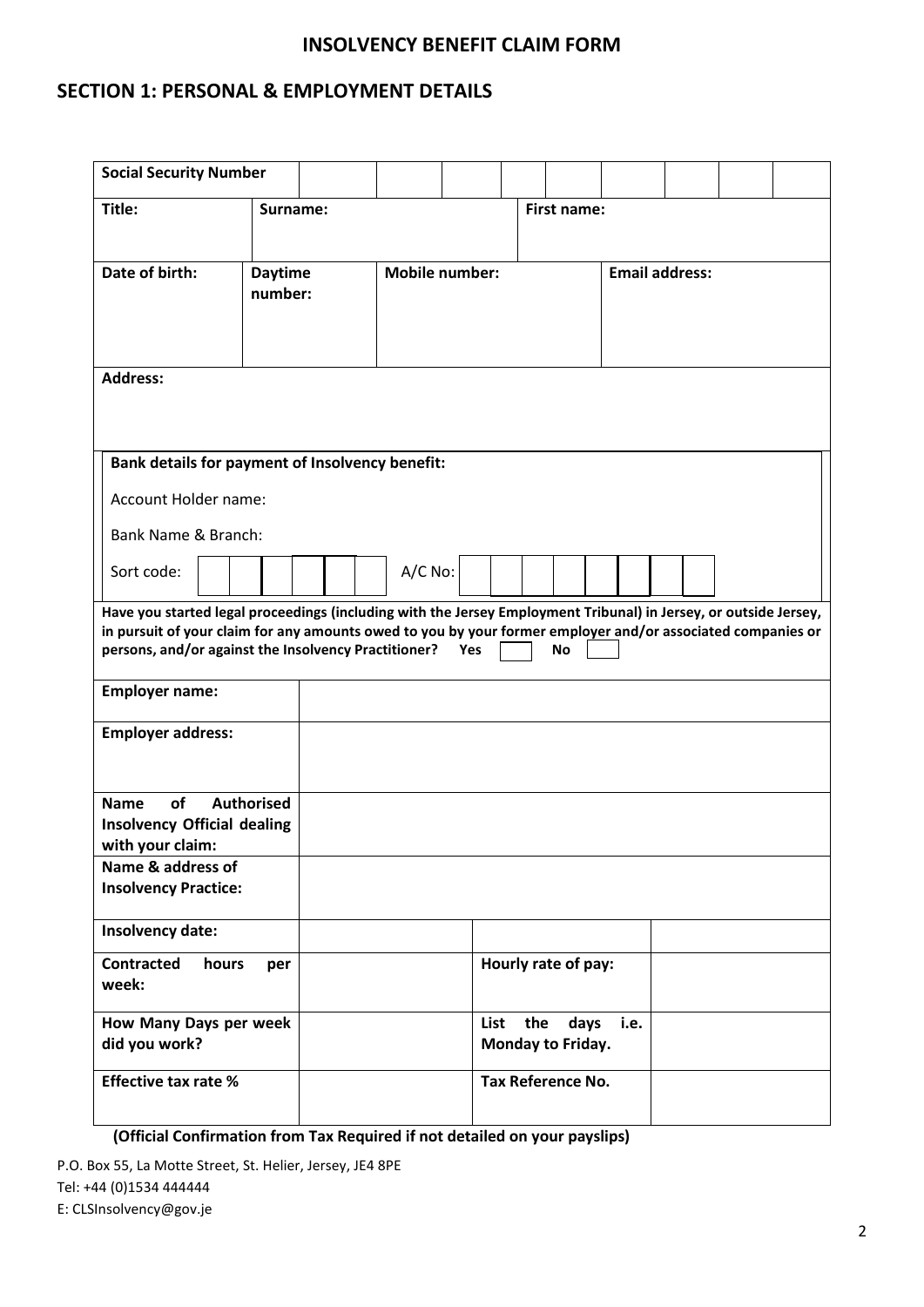# **SECTION 2: REDUNCANCY PAY**

**Please complete this section.** If you have at least 2 years continuous service, redundancy pay entitles you to a lump-sum payment consisting of one week's pay, up to a **maximum of £780** per week, for every full year of service.

#### **Example:**

You started work for the company on the 1<sup>st</sup> May 2018 and you last worked for the company on the 15<sup>th</sup> June 2020. Your normal weekly pay was £500 based on your pay immediately prior to your employment ending. This means you will receive 2 (years' service) x £500 (Wages) = £1000. However, if your salary were £1000 per week you would only receive £780 x 2 = £1560.

Start date of continuous employment:

When was the last day you worked for this employer?

|--|--|--|--|--|--|--|--|

What date did your employment end (this may be different from your last date worked)?

|--|

Have you been employed with this employer for a period of at least 2 continuous years?

| Yes |  | N٥ |  |
|-----|--|----|--|
|-----|--|----|--|

Were there any breaks in your employment history during your employment with this employer?

| Υρς |  | No |
|-----|--|----|
|-----|--|----|

If yes, please provide details below. For example, *breaks may include unpaid maternity or sick leave, periods where you worked for a different employer, or where your employer was not able to offer you work, (such as seasonal)*.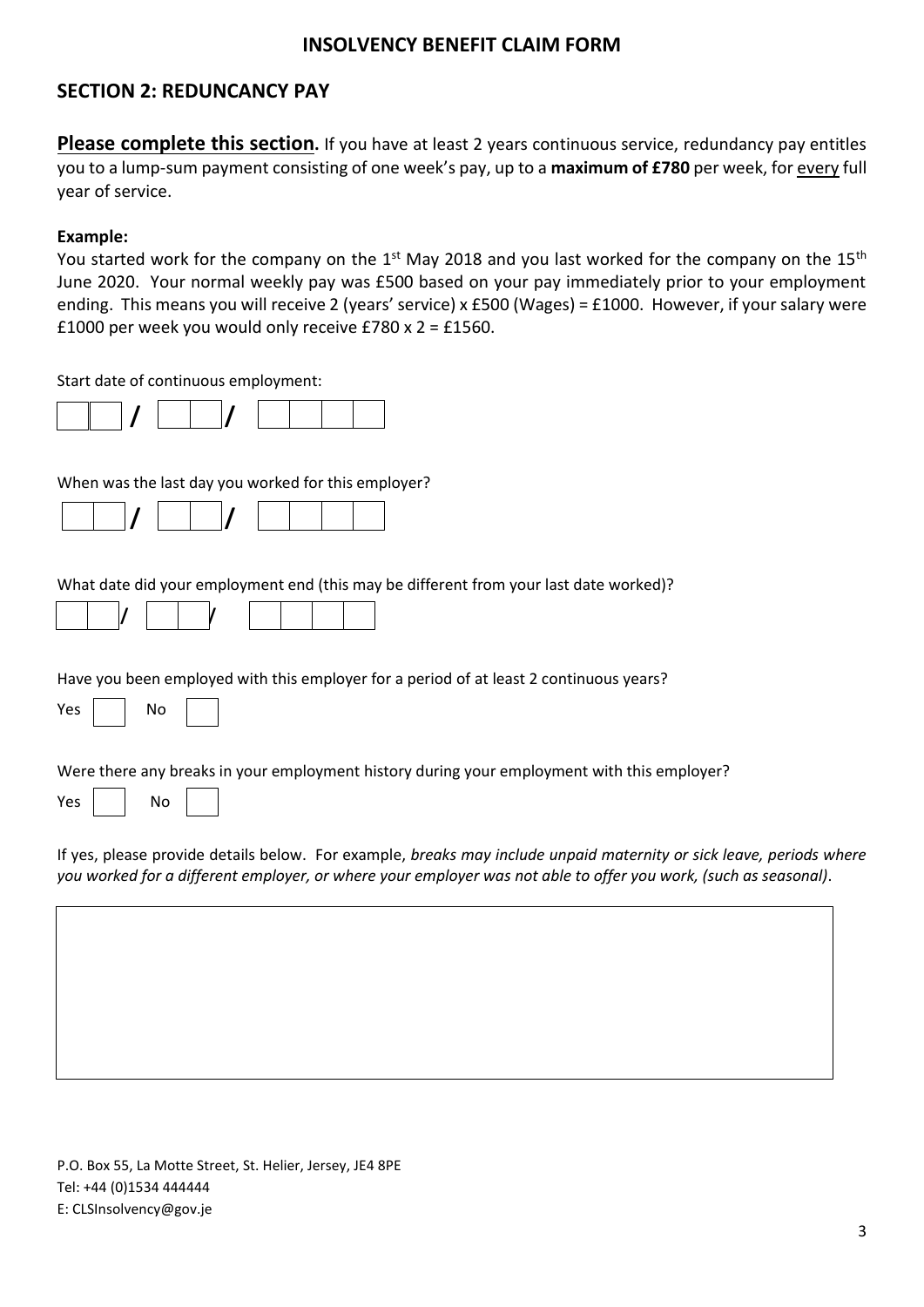# **SECTION 3: HOLIDAY PAY**

**Please complete this section**. Holidays and leave relate to the 12 months prior to your employment ending; amounts owed in respect of leave taken but unpaid, and accrued holiday pay which would have become payable to you under your contract if your employment had continued until you became entitled to a holiday. Leave includes public holidays (including Christmas) and bank holidays, if those days were not already included in your total contractual holiday entitlement.

### **Example:**

If you were entitled to 24 days holiday per year and your holiday period ran from the  $1<sup>st</sup>$  of April and your employment ended on the 7<sup>th</sup> July you would apply the following: 24 (days holiday) / 12 (months) = 2 days per month x 3 months worked = 6 days. If you had taken 2 days holiday between the 1<sup>st</sup> April and the 7<sup>th</sup> July, you would be owed 4 days holiday. If you had **not been paid** for the 2 days holiday taken, then you are owed 6 days.

Based on your contract of employment how many days holiday were you entitled to per year?



|                                                                                                                                                                     | From | Гο |  |
|---------------------------------------------------------------------------------------------------------------------------------------------------------------------|------|----|--|
| What annual period does your above holiday<br>entitlement cover? E.g. $1^{st}$ January to $31^{st}$ December<br>or 1 <sup>st</sup> April to 31 <sup>st</sup> March. |      |    |  |

How many days holiday, excluding public holidays, have you **taken** this holiday year?



Have you been paid for all these holidays? If **not** how many days are you owed?

Yes No

Have you been paid for all the public holidays If **not** how many days are you owed?

Yes No





How many days holiday are you owed in total?

**In order to calculate how many days holiday you were entitled to, divide the number of days annual Leave by 12 and multiply it by the number of months worked and deduct the number of days taken (if paid).**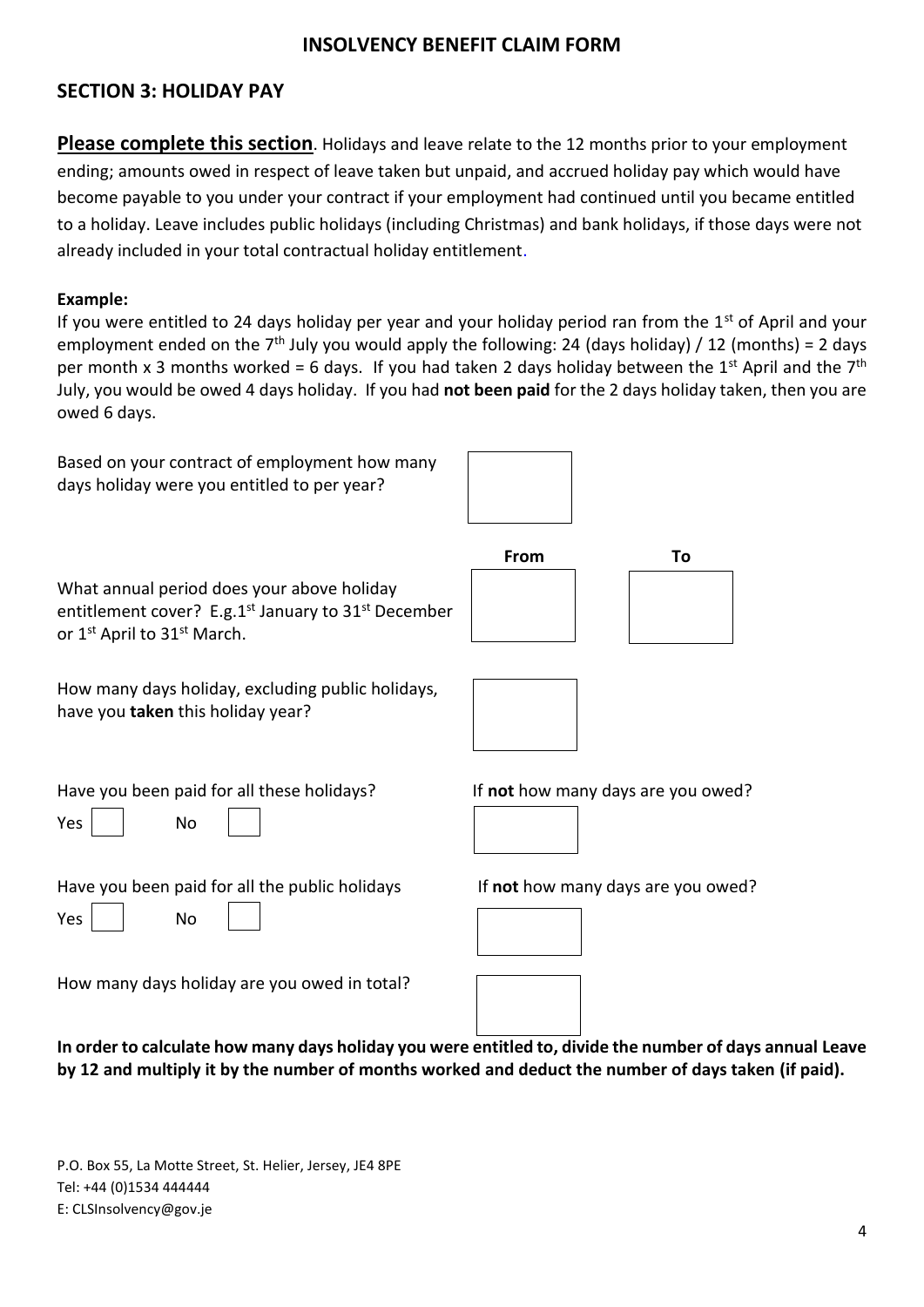# **SECTION 4: UNPAID WAGES**

### **Please complete this section.**

If you are claiming for unpaid wages relating to the 12-month period prior to your employment ending.

### **Example:**

### **Your employment ended on the 10th April**

### **You were last paid 31st March for the whole of that month.**

Your salary due to be paid to you at the end of April covering the period 1<sup>st</sup> to 10<sup>th</sup> will not be paid to vou. Therefore, you are owed wages for the number of **working days** during this period. So, if you worked Monday to Friday inclusive and the 1<sup>st</sup> April was a Wednesday this means there were 8 working days during this period.

Divide your weekly salary by 5 and multiply it by 8 to get your wages owed total.

i.e. £450 per week / 5-day week = £90 x 8 working days = £720 owed.

How much in **wages** does your former employer owe you for the months below? **Please give exact dates that the wages are owed for below the amounts.**

| Month              | Jan | Feb | Mar | Apr | May | Jun |
|--------------------|-----|-----|-----|-----|-----|-----|
| <b>Amount owed</b> |     |     |     |     |     |     |
| Dates covered      |     |     |     |     |     |     |

| Month              | Jul | Aug | Sep | Oct | <b>Nov</b> | <b>Dec</b> |
|--------------------|-----|-----|-----|-----|------------|------------|
| <b>Amount owed</b> |     |     |     |     |            |            |
|                    |     |     |     |     |            |            |
| Dates covered      |     |     |     |     |            |            |
|                    |     |     |     |     |            |            |

Did you receive any other money from your employer other than detailed on your last pay slip?

| Yes | No | If yes, please give details: |
|-----|----|------------------------------|
|     |    |                              |

Do you owe your former employer any amounts in respect of wages that you were overpaid?

| Yes | No | If yes, please give details: |
|-----|----|------------------------------|
|     |    |                              |
|     |    |                              |
|     |    |                              |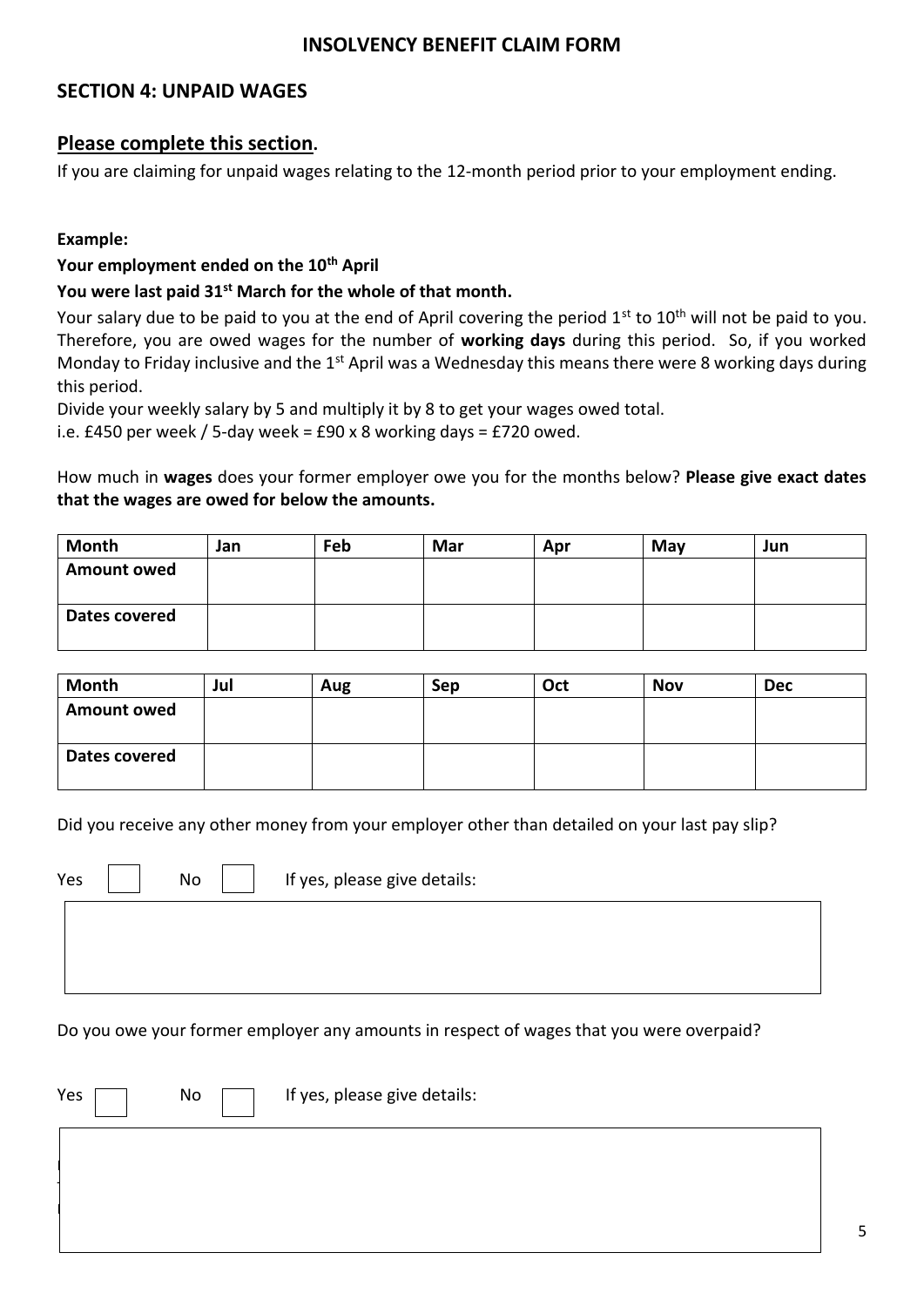# **SECTION 5: NOTICE PAY (1)**

Will you be claiming for lieu of notice pay?

| Yes | N٥ |  |
|-----|----|--|
|-----|----|--|

# **If yes, please complete page 8 - 11 at the end of your notice period only.**

(If you need help calculating this date please visit Gov.je/Insolvencybenefit and click on the link to the Notice Period Calculator or email CLSInsolvency@gov.je).

Have you registered with Social Security as actively seeking work?

| If yes, please provide the date |  |  |  |  |
|---------------------------------|--|--|--|--|
|                                 |  |  |  |  |

# **You must keep your losses to a minimum by doing your best to find a new job and register with Social Security as actively seeking work. Failure to do so will result in your application for Notice Pay being rejected.**

 $No \frown$  If no, please explain why in the space below

### **SECTION 6: ADDITIONAL INFORMATION**

Please give details below of any information that may help with processing your claim.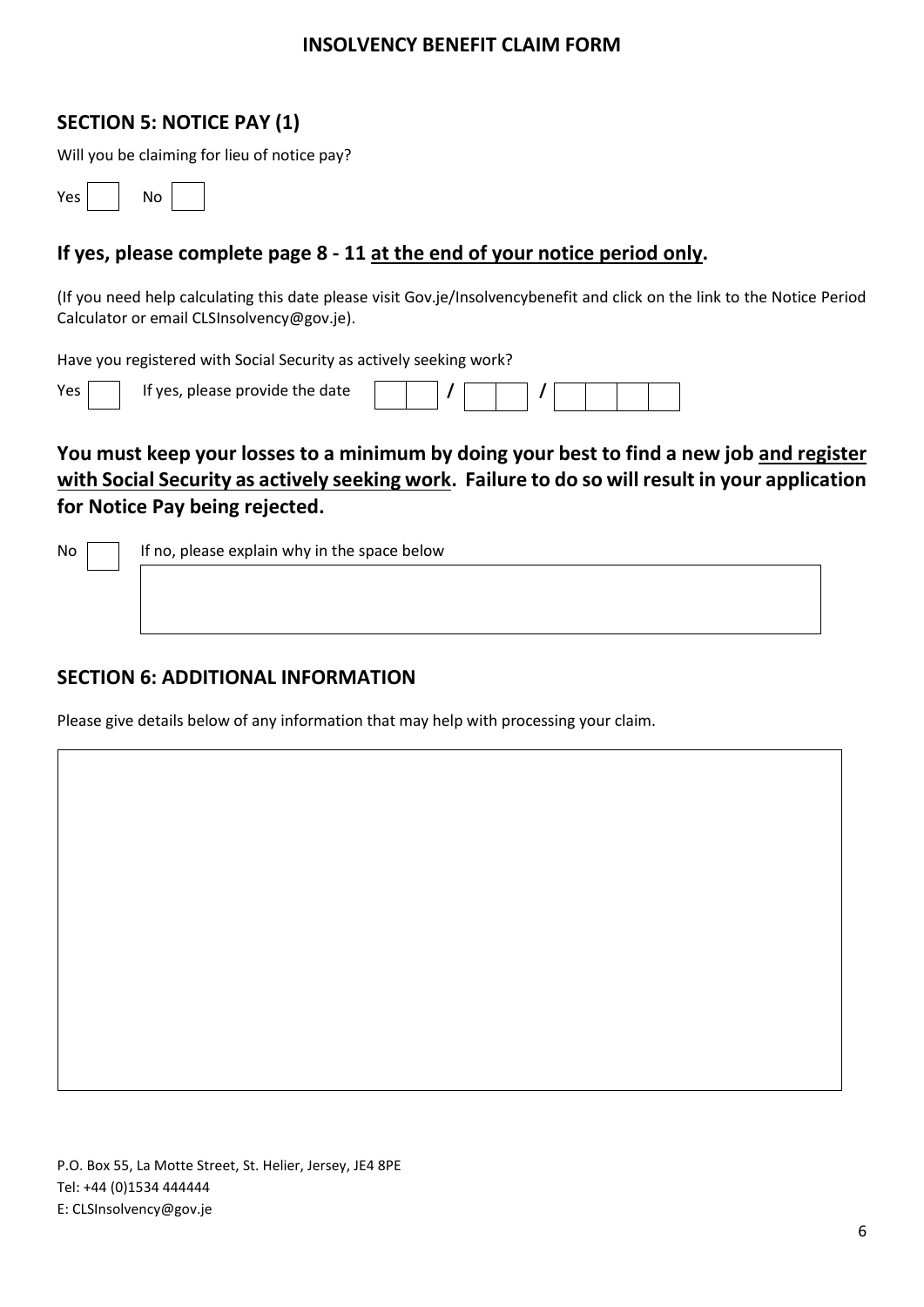# **SECTION 7: DECLARATION**

#### **WARNING**

Any person who knowingly makes a false statement or false representation for the purpose of obtaining benefit commits a criminal offence for which they may be taken to court and may also be required to repay the money received. **Read the declaration carefully before you write your full name and sign and date the form.**

#### **DECLARATION**

This is my claim for Insolvency Benefit and I declare that the information given on this form is complete and correct. I understand that if I supply information that I know to be false or withhold information for the purpose of obtaining benefit, I am committing a criminal offence for which I could be prosecuted for fraud. I understand that I may also have to repay any amounts that I have fraudulently obtained. This is my only application for Insolvency Benefit for this employment.

I authorise the Social Security Department to share such information as may be necessary with the States of Jersey Taxes Office (Income Tax) in order to administer the deduction of any ITIS payments on any amounts of benefit due prior to payment being made.

I authorise my former employer, their representatives, the relevant officer holder in insolvency and other government departments and agencies, as well as any new employer that I work for during my period of notice to release to the Social Security Department only such information as may be necessary to verify the details I have given on this form.

| <b>Signature</b> | Date (dd/mm/yyyy): $\frac{1}{2}$ . |  |
|------------------|------------------------------------|--|
|                  |                                    |  |

**Print Name ………… ……………………………………………...**

#### **PRIVACY STATEMENT**

**Social Security is registered as a Controller under the Data Protection (Jersey) Law 2018 as we collect and process personal information about you. For more information on how we use your data please go to our privacy statement on www.gov.je or request a written copy by phoning [01534 444](tel:+441534445505)444.**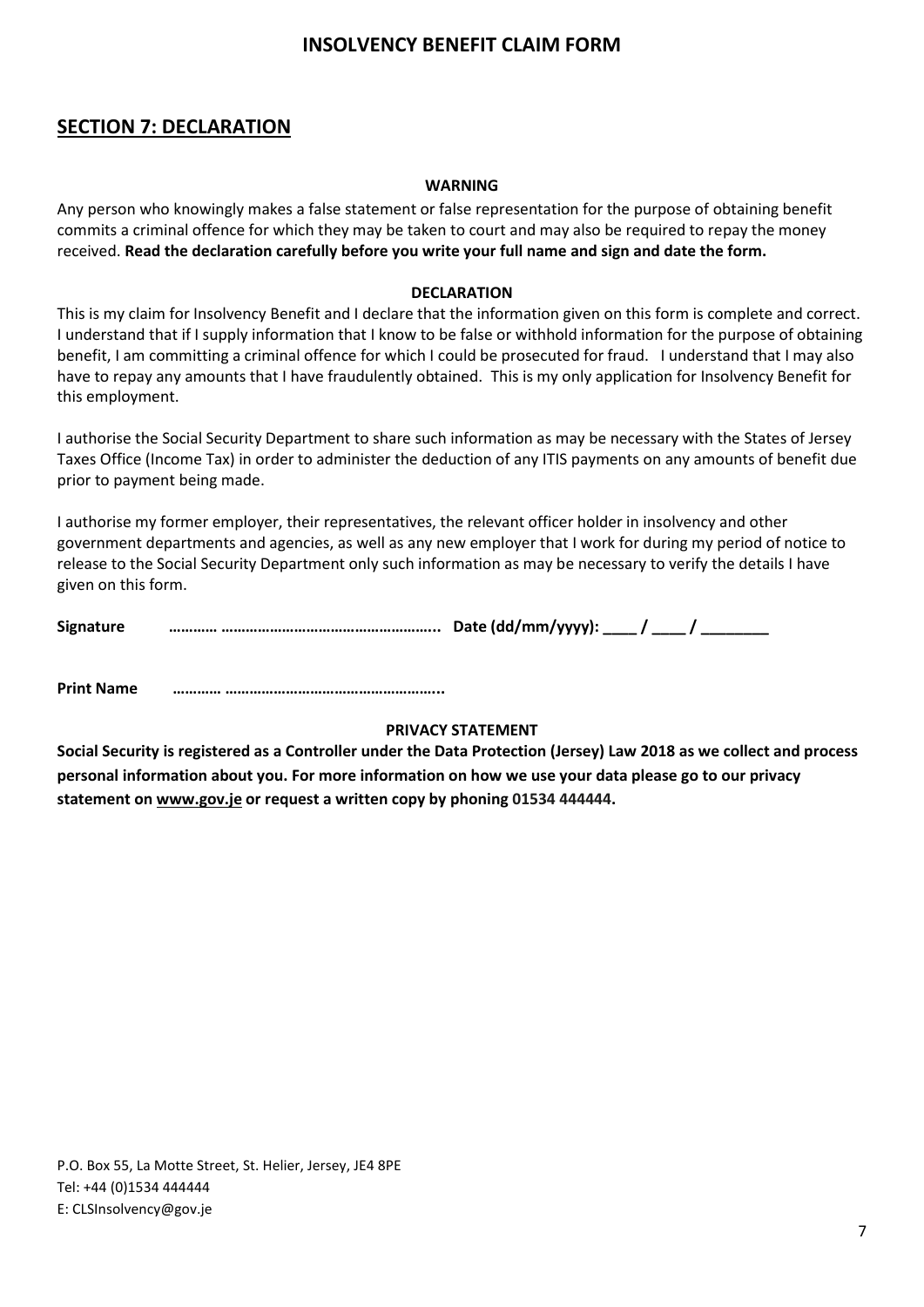### **AUTHORISED INSOLVENCY OFFICIAL ONLY**

### **CONFIRMATION OF ELIBIGILITY & MONIES OWED**

**I confirm the eligibility of the above claimant for Insolvency benefit. Based on all information available information, I have checked the dates employed, details of wages, holidays, redundancy and notice pay owed to the claimant, and to the best of my knowledge confirm these are correct. Any amendments are shown below.**

|                                            | <b>AMENDMENTS ENDORSEMENT</b> |
|--------------------------------------------|-------------------------------|
| <b>PAGE 2 - SECTION 1</b>                  |                               |
| Names of Authorised Insolvency Official    |                               |
|                                            |                               |
| <b>Insolvency Date</b>                     |                               |
| Contracted Hours per week                  |                               |
| Hourly Rate of Pay                         |                               |
|                                            |                               |
| PAGE 3 - SECTION 2: Redundancy             |                               |
| <b>Start Date of Continuous Employment</b> |                               |
| Last /Date Worked or Date employment Ended |                               |
| <b>Breaks in Continuous Employment</b>     |                               |
|                                            |                               |
| PAGE 4 - SECTION 3: Holiday Pay            |                               |
| <b>Contracted Holiday Days</b>             |                               |
| Holiday Days Taken (Paid)                  |                               |
| Days Owed                                  |                               |
|                                            |                               |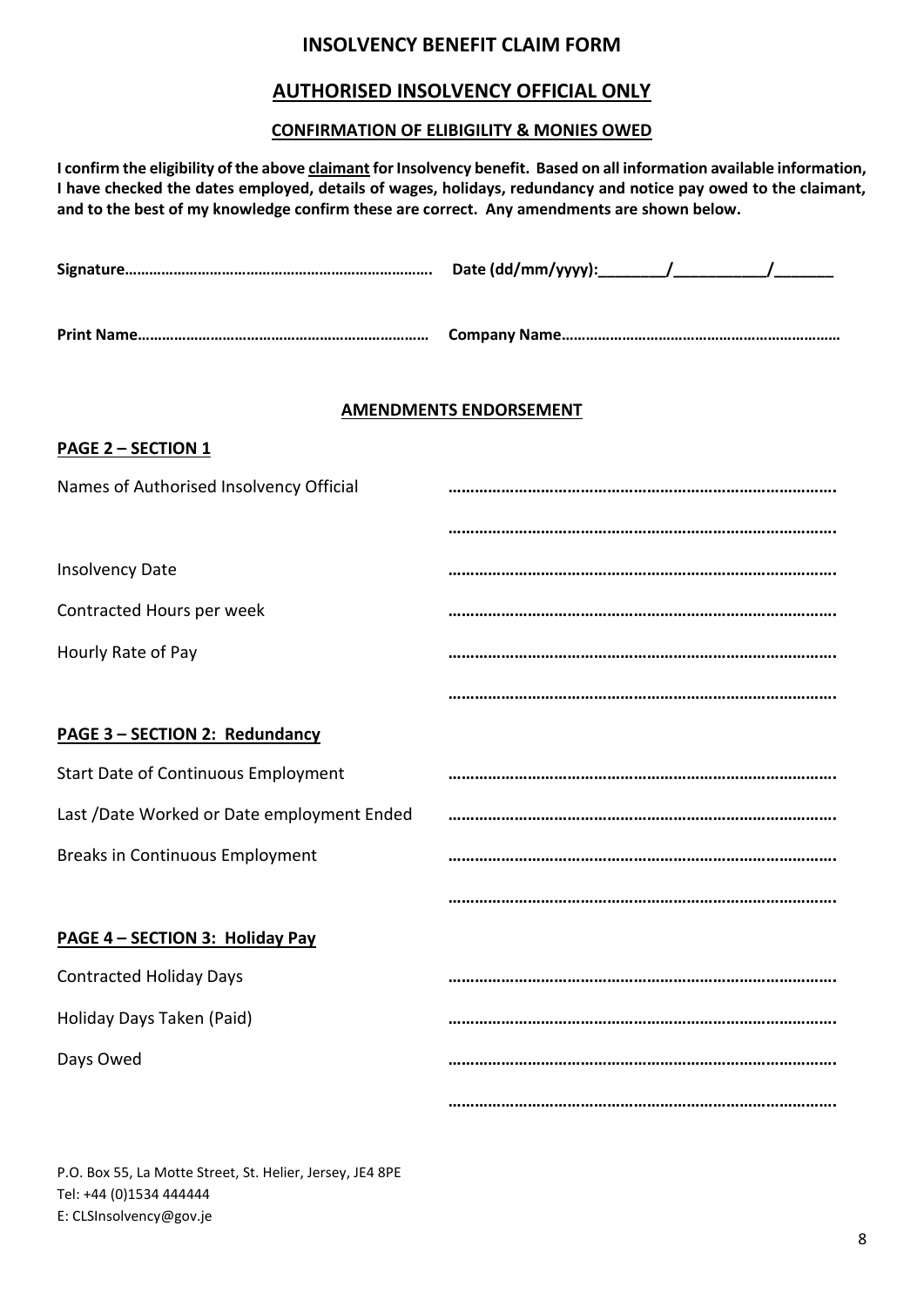| PAGE 5 - SECTION 4: Wages Owed                                                     |                                                                                         |
|------------------------------------------------------------------------------------|-----------------------------------------------------------------------------------------|
| Wages owed - Dates                                                                 |                                                                                         |
|                                                                                    |                                                                                         |
| Wages owed - Calculation                                                           |                                                                                         |
|                                                                                    |                                                                                         |
|                                                                                    |                                                                                         |
|                                                                                    |                                                                                         |
| <b>Authorised Insolvency Official Name:</b>                                        |                                                                                         |
| <b>Insolvency Company Name:</b>                                                    |                                                                                         |
| I confirm I have checked the above details and these accurately reflect the claim. |                                                                                         |
|                                                                                    |                                                                                         |
|                                                                                    |                                                                                         |
| Date:                                                                              |                                                                                         |
|                                                                                    |                                                                                         |
|                                                                                    | I confirm I agree with the above amendments made by the Authorised Insolvency Official. |
| <b>Employee signature:</b>                                                         |                                                                                         |
| Date:                                                                              |                                                                                         |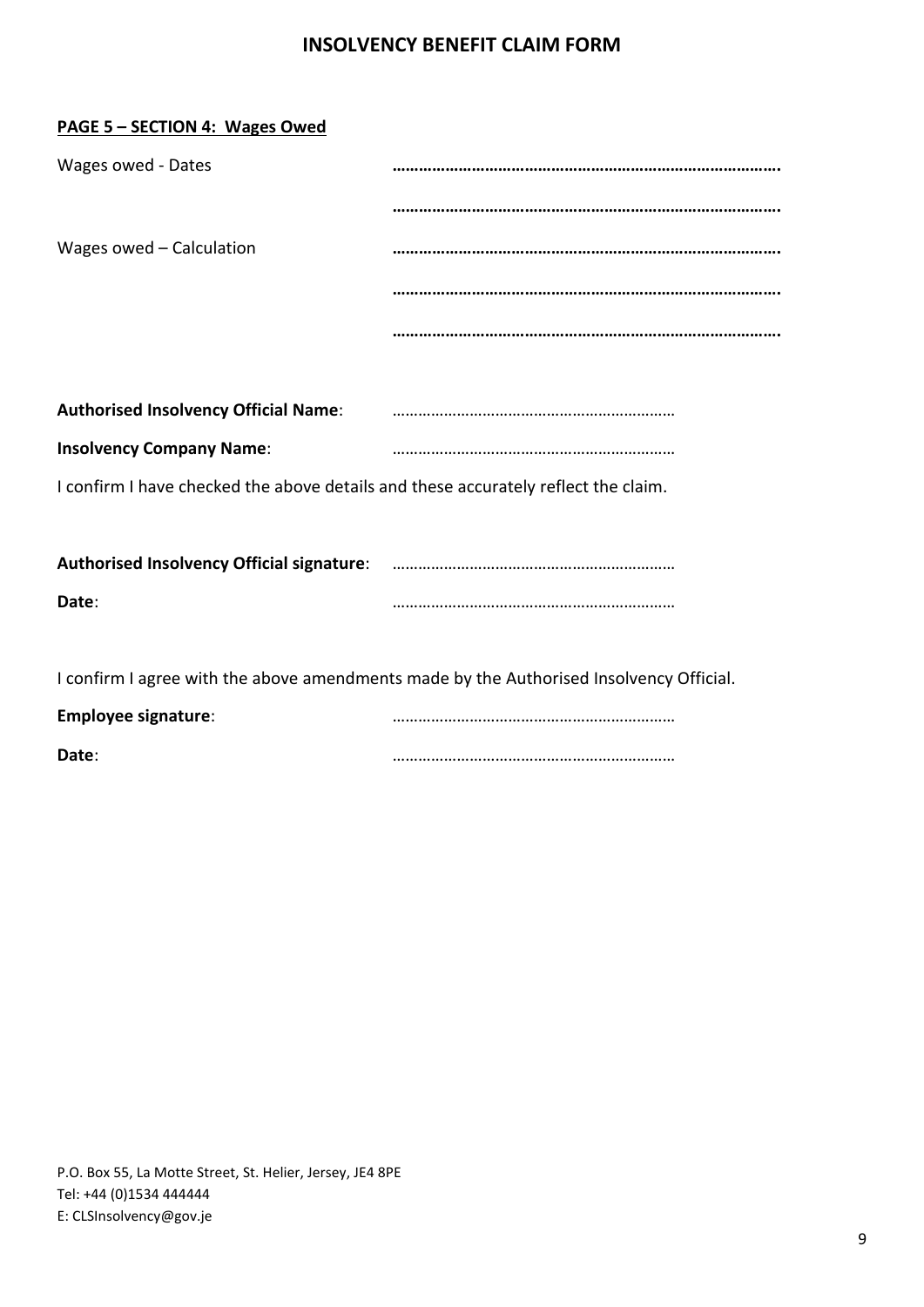# **SECTION 8: NOTICE PAY (2)**

| <b>Social Security Number</b> |             |  |  |          |  |  |
|-------------------------------|-------------|--|--|----------|--|--|
| Title:                        | First name: |  |  | Surname: |  |  |

Please complete this section if you are claiming for notice pay and **only if you are at the end of your notice pay period.** 

**To be entitled to this component, you must be available for and registered as actively seeking work with the Department during your period of notice. You are required to keep your losses to a minimum by doing your best to find a new job.** We can compensate you only for the income you have lost during the notice period. We will therefore deduct from your claim, pound for pound, any earnings from new employment during your notice period and income from certain Social Security benefits and selfemployment.You **MUST** complete this form to tell us about any income that you have received, that you will receive, or that you are entitled to receive, in respect of your notice period. If you are entitled to any remaining statutory notice pay after any relevant income has been deducted, you will receive one further payment in respect of that period.

**Your full statutory notice period is one week if you have more than one week but less than two years continuous service. Thereafter, your full statutory notice period is one week for every continuous year of service, up to a maximum of 12 weeks if you have 12 or more years' service.**

| Do you want to claim compensation for your loss of notice?                                                           |
|----------------------------------------------------------------------------------------------------------------------|
| Yes<br>No.                                                                                                           |
| Were you given notice that your employment was to end, or that the business would close?                             |
| If yes, date notice of dismissal was given<br>Yes<br>No                                                              |
| Did your employer give you your full statutory notice of your job ending?                                            |
| Yes<br>No                                                                                                            |
| Did your employer give you any pay in lieu of the statutory notice that you were due as part of your notice payment? |
| Yes<br>If yes, how many weeks<br>No.                                                                                 |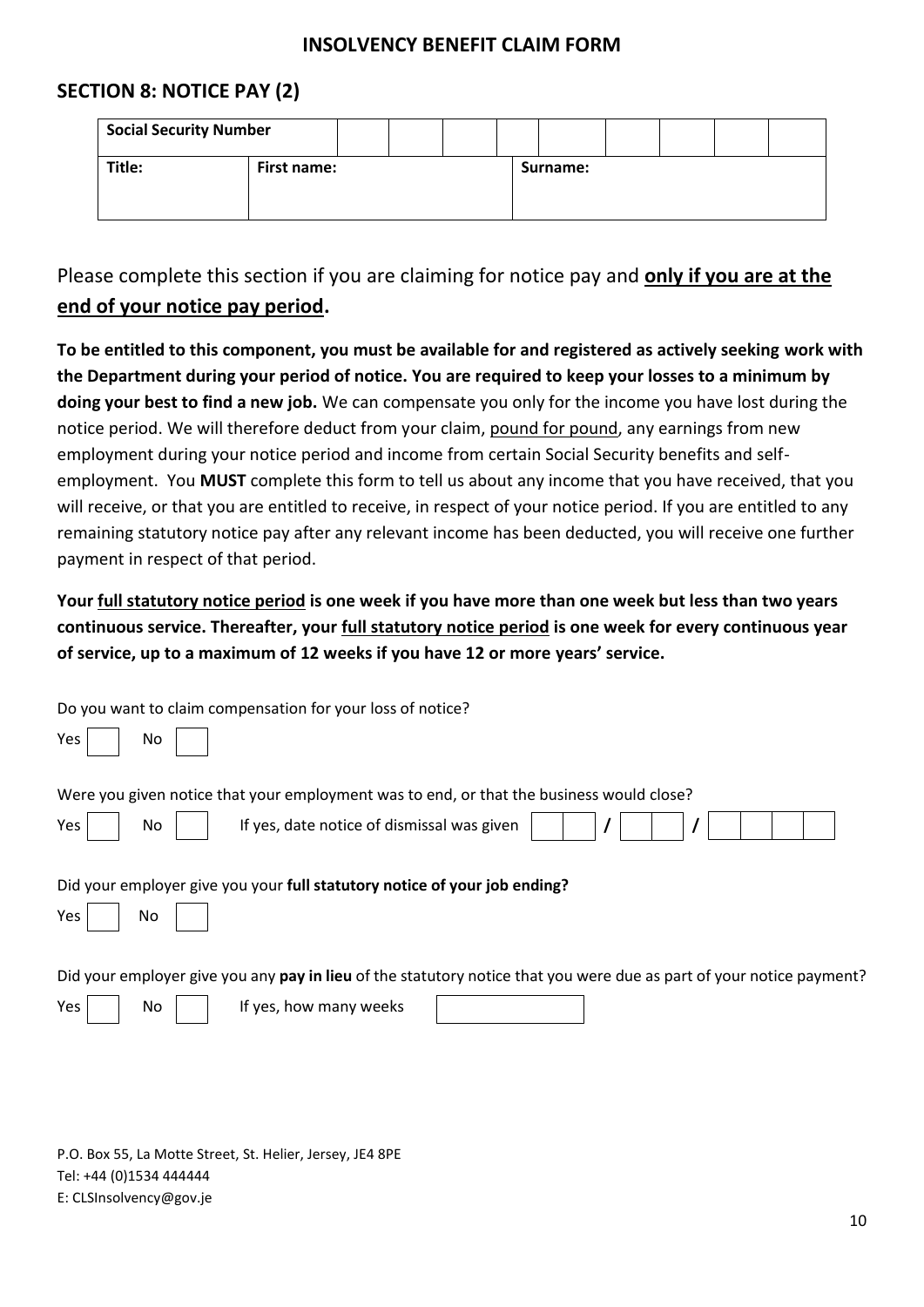# **SECTION 8: NOTICE PAY (2) contd…..**

Since you were given notice and during your statutory notice period, have you been employed in any of the following capacities?

### **Please tick at least one response and include start and end dates and gross weekly income values for each response ticked.**

|                                               | Continued with the job as instructed by the Insolvency Practitioner or former employer. |                     |
|-----------------------------------------------|-----------------------------------------------------------------------------------------|---------------------|
|                                               |                                                                                         |                     |
|                                               |                                                                                         |                     |
| Start date                                    | End date                                                                                | Gross weekly income |
|                                               |                                                                                         | £                   |
| I set up my own business                      |                                                                                         |                     |
|                                               |                                                                                         |                     |
| Start date                                    | End date                                                                                | Gross weekly income |
|                                               |                                                                                         | $\mathbf{f}$        |
| I increased my hours of self-employment       |                                                                                         |                     |
|                                               |                                                                                         |                     |
| Start date                                    | End date                                                                                | Gross weekly income |
| $\prime$<br>$\prime$                          |                                                                                         | $\mathbf{f}$        |
| I increased my hours in another job(s) I held |                                                                                         |                     |
|                                               |                                                                                         |                     |
| Start date                                    | End date                                                                                | Gross weekly income |
| 7                                             |                                                                                         | $\mathbf{f}$        |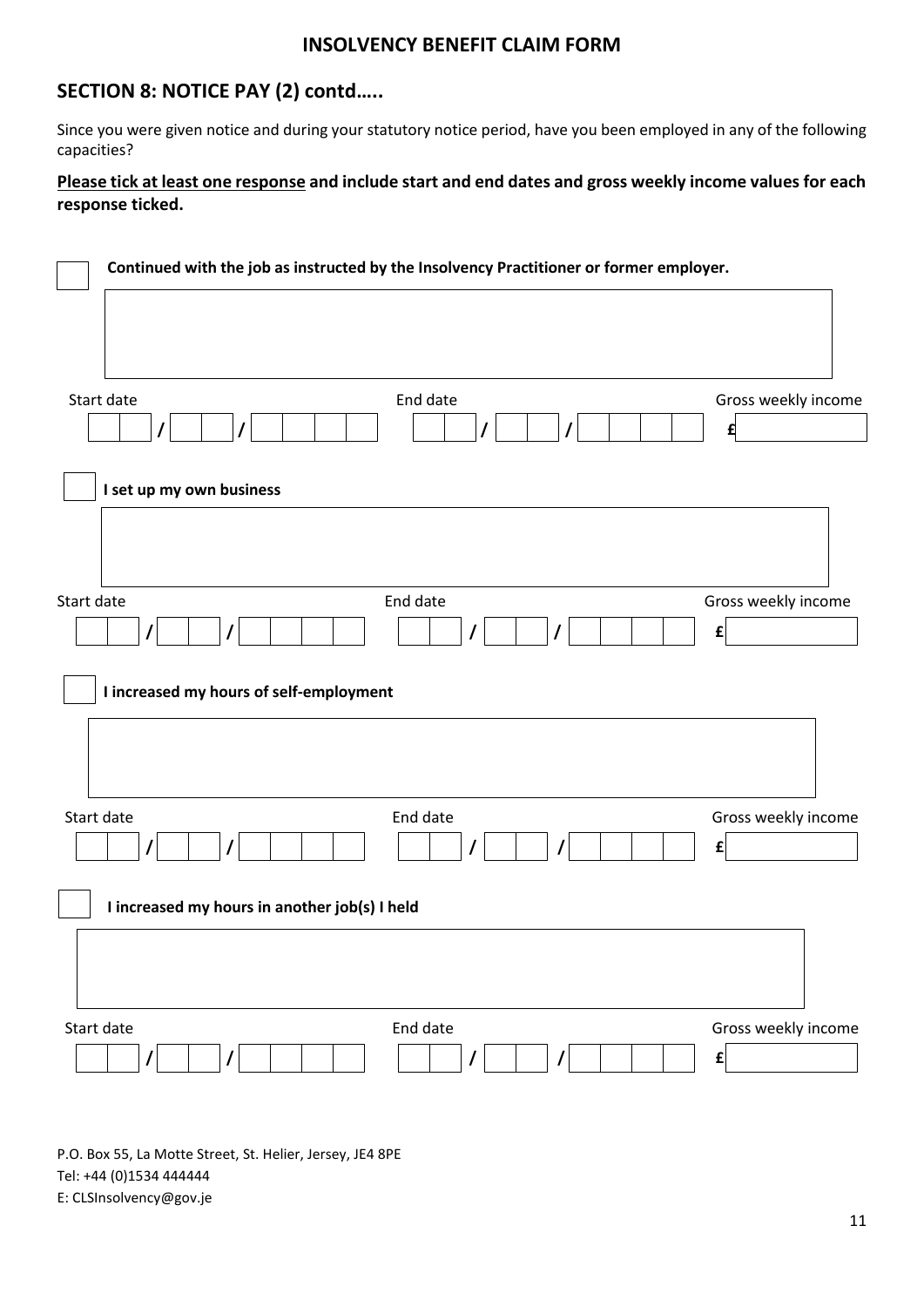# **SECTION 8: NOTICE PAY (2) contd…..**

| I Started a new job(s)                                                                                                                                                                                                                                                                                                                                                  |          |    |  |   |                     |
|-------------------------------------------------------------------------------------------------------------------------------------------------------------------------------------------------------------------------------------------------------------------------------------------------------------------------------------------------------------------------|----------|----|--|---|---------------------|
| Name and Contact details of Employer:                                                                                                                                                                                                                                                                                                                                   |          |    |  |   |                     |
| Start date                                                                                                                                                                                                                                                                                                                                                              | End date |    |  |   | Gross weekly income |
|                                                                                                                                                                                                                                                                                                                                                                         |          |    |  | £ |                     |
| How much pay did you receive or will you receive or are entitled to receive in total from all your additional work<br>during this period of statutory notice, including all overtime and bonuses, before deduction of income tax and social<br>security contributions?<br>£<br>I have had no additional employment or self-employment during my statutory notice period |          |    |  |   |                     |
| Have you claimed, or do you intend to claim any of the benefits below in respect of this period of your statutory<br>notice?<br><b>Benefit</b>                                                                                                                                                                                                                          | Yes      | No |  |   |                     |
| <b>Maternity Allowance</b>                                                                                                                                                                                                                                                                                                                                              |          |    |  |   |                     |
| <b>Short Term Incapacity Allowance (STIA)</b>                                                                                                                                                                                                                                                                                                                           |          |    |  |   |                     |
| <b>Incapacity Pension</b>                                                                                                                                                                                                                                                                                                                                               |          |    |  |   |                     |
| <b>Invalid Care Allowance</b>                                                                                                                                                                                                                                                                                                                                           |          |    |  |   |                     |
| Have you claimed, or do you intend to claim any Income Support in respect of this period of statutory notice?<br>No<br>Yes                                                                                                                                                                                                                                              |          |    |  |   |                     |
| Have you been in prison, on remand or in custody during your period of statutory notice?                                                                                                                                                                                                                                                                                |          |    |  |   |                     |
| If yes, please provide the dates:<br>No<br>Yes                                                                                                                                                                                                                                                                                                                          |          |    |  |   |                     |
| Have you been absent from Jersey for any time during your period of statutory notice?                                                                                                                                                                                                                                                                                   |          |    |  |   |                     |
| If yes, please provide the details below:<br>Yes<br>No                                                                                                                                                                                                                                                                                                                  |          |    |  |   |                     |

| P.O. Box 55, La Motte Street, |  |
|-------------------------------|--|
| Tel: +44 (0)1534 444444       |  |
| E: CLSInsolvency@gov.je       |  |